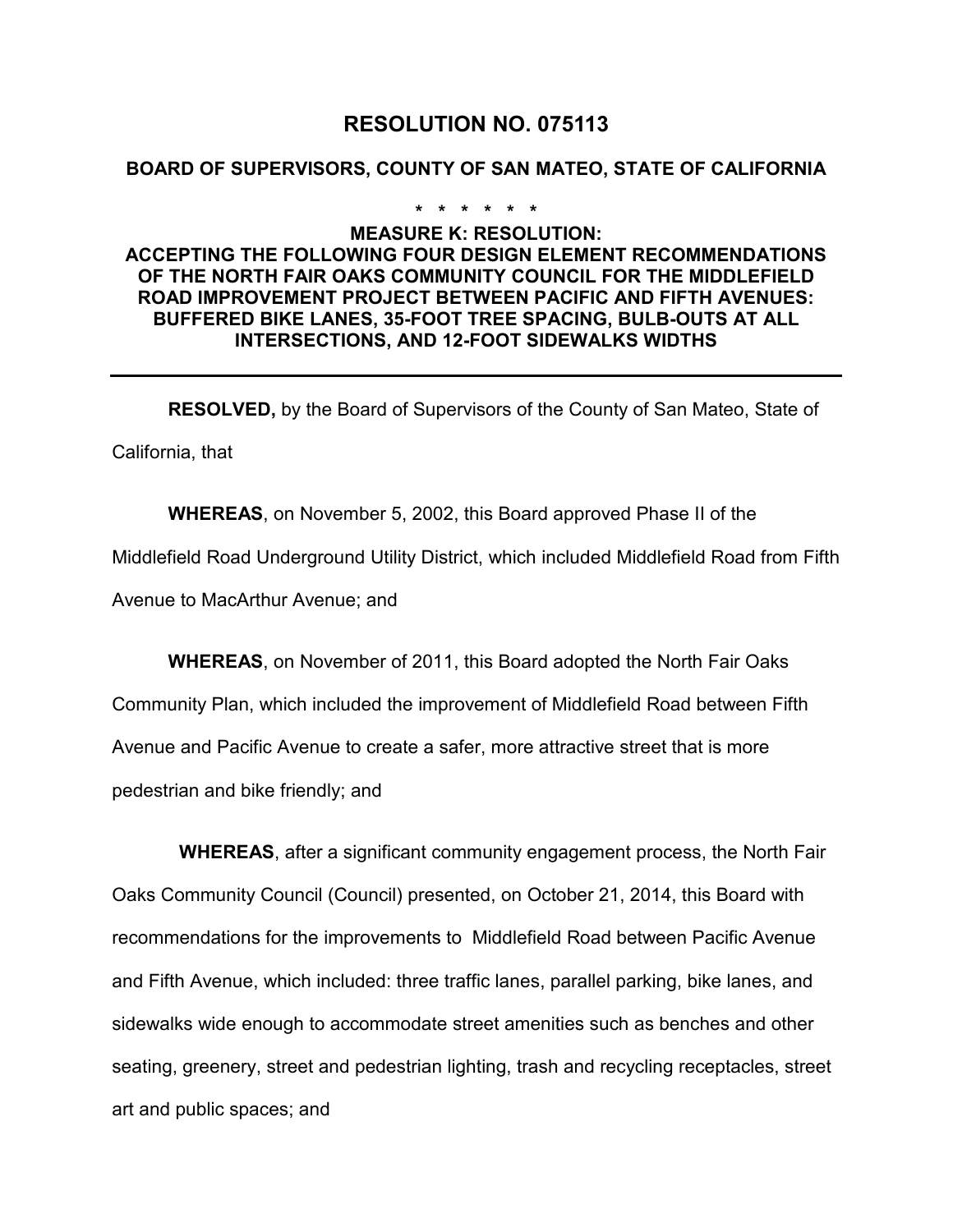**WHEREAS**, after a community engagement process that included forming a Steering Committee representative of the North Fair Oaks Community, holding community workshops, conducting a mail-in survey of the North Fair Oaks community, and presenting to the Council on March 23, 2017 the results of a community wide survey, the Council voted to approve the recommendations of the Department of Public Works for improvements to Middlefield Road between Fifth Avenue and Pacific Avenue that included: buffered bike lanes, 35-foot tree spacing, bulb-outs at all intersections, and 12-foot wide sidewalks; and

**WHEREAS,** the Director of Public Works is recommending that the Middlefield Road Improvement Project from Fifth Avenue to Pacific Avenue include the following design elements: buffered bike lanes, 35-foot tree spacing on each block, bulb-outs at all intersections, and 12-foot wide sidewalks; and

**WHEREAS**, this Board has considered the recommendation of the Director of Public Works.

### **NOW THEREFORE, IT IS HEREBY DETERMINED AND ORDERED** as follows:

Accept the recommendations of the North Fair Oaks Community Council for the Middlefield Road Improvement Project from Fifth Avenue to Pacific Avenue in the North Fair Oaks area to include: buffered bike lanes, 35-foot tree spacing, bulb-outs at all intersections, and 12-foot sidewalk widths.

\* \* \* \* \* \*